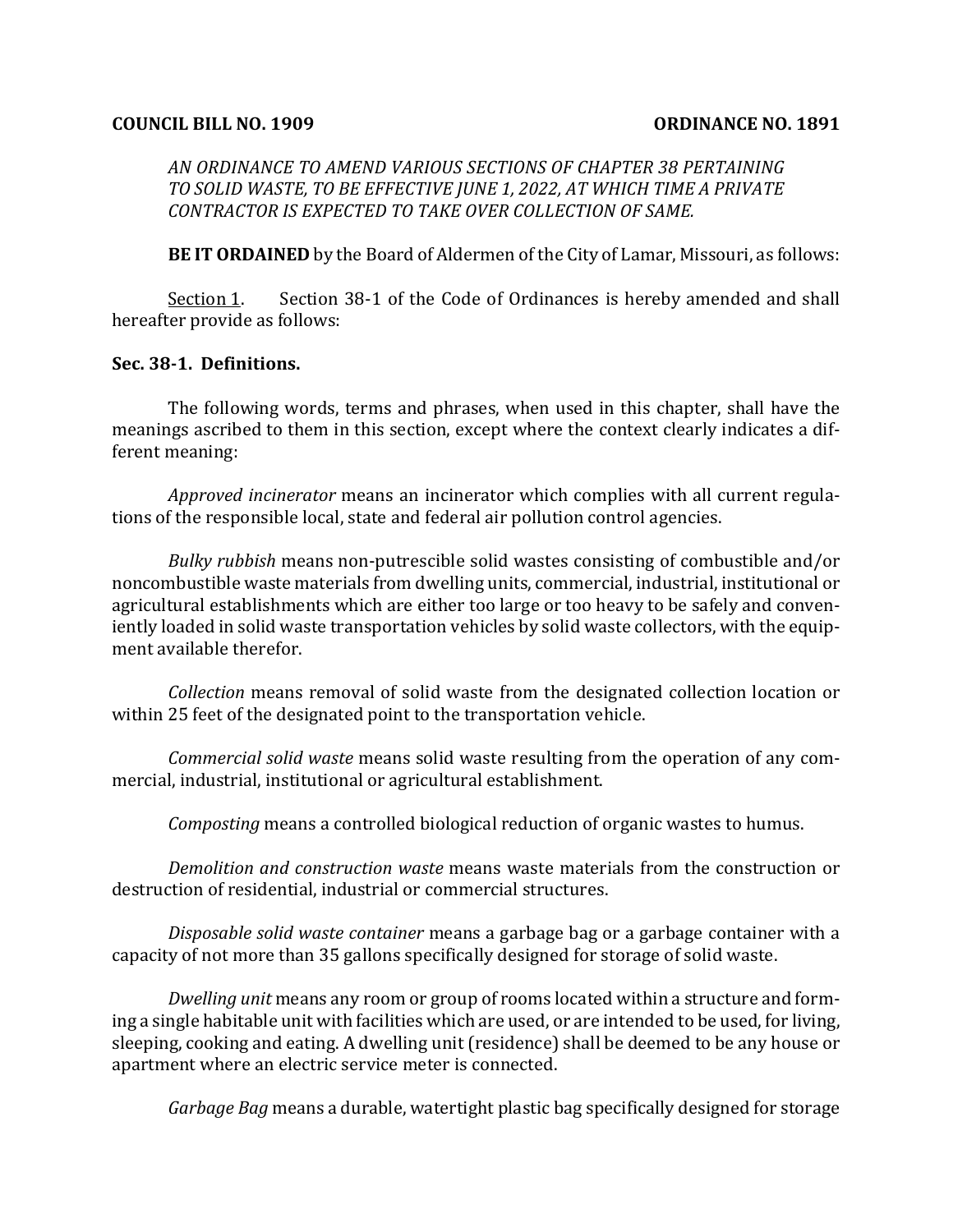of solid waste with a capacity of not more than 35 gallons and having a maximum loaded weight of 50 pounds.

*Hazardous* waste means any waste or combination of wastes, as determined by the state hazardous waste management commission by rules and regulations, which, because of its quantity, concentration, or physical, chemical or infectious characteristics, may cause or significantly contribute to an increase in mortality or an increase in serious irreversible, or incapacitating reversible, illness, or pose a present or potential threat to the health of humans or the environment.

*Multiple housing facility* means a housing facility containing more than one dwelling unit under one roof.

*Occupant* means any person who, alone or jointly or severally with others, shall be in actual possession of any dwelling unit or of any other improved real property, either as owner or as a tenant.

*Oversize item* means an item that does not fit within a disposable solid waste container or that weighs in excess of 50 pounds.

*Processing* means incinerating, composting, baling, shredding, salvaging, compacting and other processes whereby solid waste characteristics are modified, or solid waste quantity is reduced.

*Solid* waste means unwanted or discarded waste materials in a solid or semisolid state, including, but not limited to, garbage, ashes, street refuse, rubbish, dead animals, animal and agricultural wastes, vard wastes, discarded appliances, special wastes, industrial wastes and demolition and construction wastes.

*Residential container* means 96-gallon receptacle provided by contractor and used by any person to store solid waste during the interval between solid waste collections.

*Residential solid waste* means solid waste resulting from the maintenance and operation of dwelling units, including multiple housing facilities with more than two dwelling units. 

*Solid* waste container means receptacle used by any person to store solid waste during the interval between solid waste collections.

*Solid* waste *disposal* means the process of discarding or getting rid of unwanted material. In particular, the final disposition of solid waste by man.

*Solid* waste management means the entire solid waste system of storage, collection, transportation, processing and disposal.

*Solid* waste management board or board means the board of aldermen.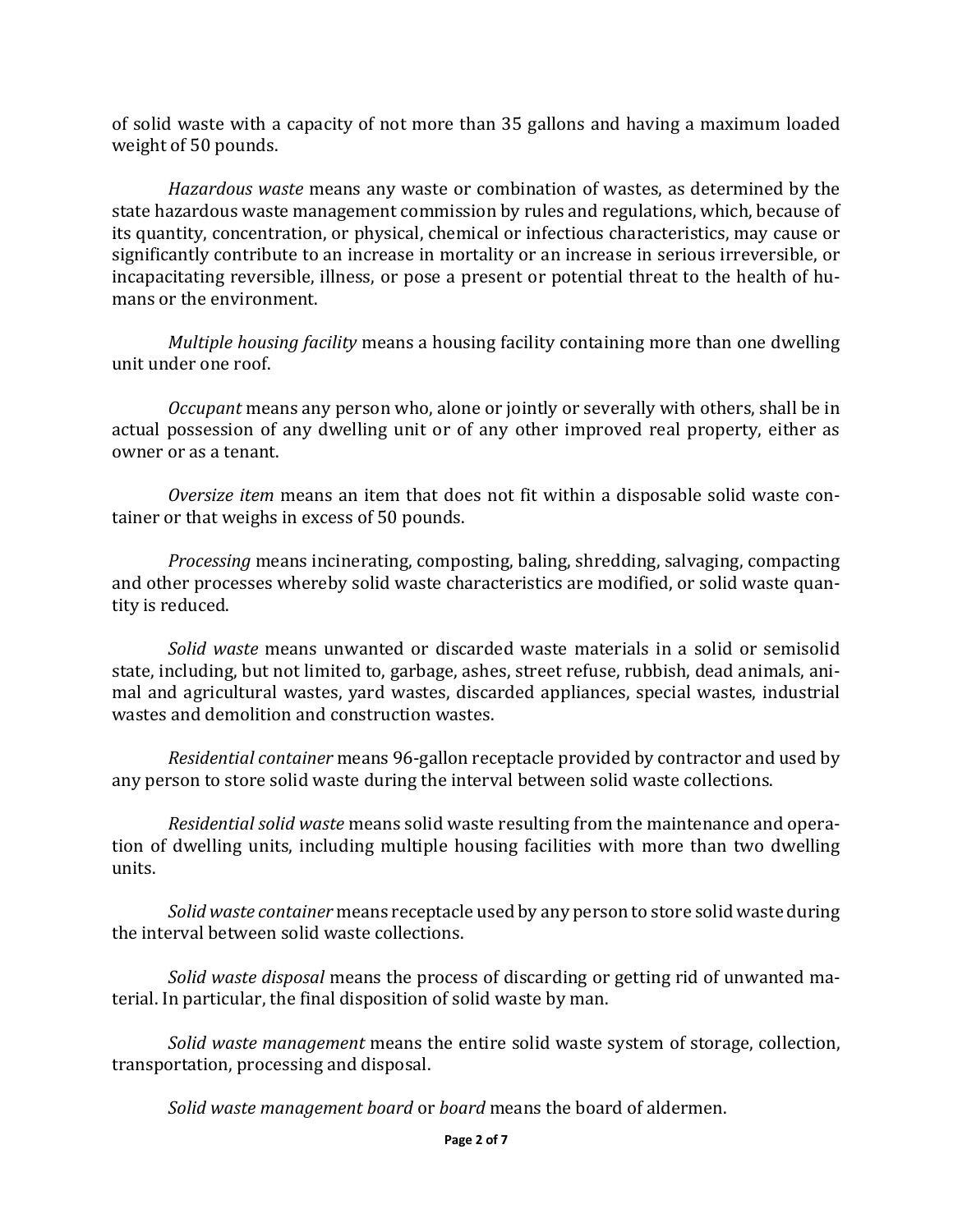*Storage* means keeping, maintaining or storing solid waste from the time of its production until the time of its collection.

*Transportation* means the transporting of solid waste from the place of collection or processing to a solid waste processing facility or solid waste disposal area.

*Yard* waste means grass clippings, leaves and tree trimmings.

Section 2. Section 38-25 of the Code of Ordinances is hereby amended and shall hereafter provide as follows:

#### **Sec. 38-25. Storage containers.**

(a) *Residential.* The occupant or owner of every dwelling unit and of every institutional, commercial, industrial, agricultural or business establishment shall place all solid waste to be collected in proper solid waste containers, except as otherwise provided herein, and shall maintain such solid waste containers and the area surrounding them in a clean, neat and sanitary condition at all times. Containers shall meet the following requirements: Residential solid waste shall be stored in contractor supplied residential container. Solid waste may additionally be contained within disposable solid waste containers. All containers shall be leakproof, waterproof, and fitted with a fly tight lid and shall be properly covered at all times except when depositing waste therein or removing the contents thereof.

(b) *Commercial.* Commercial solid waste shall be stored in contractor supplied containment. Containment may be 96-gallon container or dumpsters of varying cubic yard capacity. The containers shall be waterproof, leakproof and shall be covered at all times except when depositing waste therein or removing the contents thereof; and shall meet all requirements of this section applicable to residential containers.

(c) Nonconforming containers will be collected and disposed of. Solid waste containers which do not meet the specifications as outlined in this section will be collected together with their contents and disposed of.

 $Section 3.$  Section 38-27 of the Code of Ordinances is hereby amended and shall hereafter provide as follows:

## Sec. 38-27. Collection of solid waste.

(a) *City to provide collection directly or by contract.* The city shall provide for the collection of all residential and commercial solid waste in the city; provided, however, that the city may provide the collection service by contracting with a person, county or other city or a combination thereof, for the entire city or portions thereof, as deemed to be in the best interests of the city.

(b) *Bulky waste subject to special collection rules.* Bulky rubbish shall be collected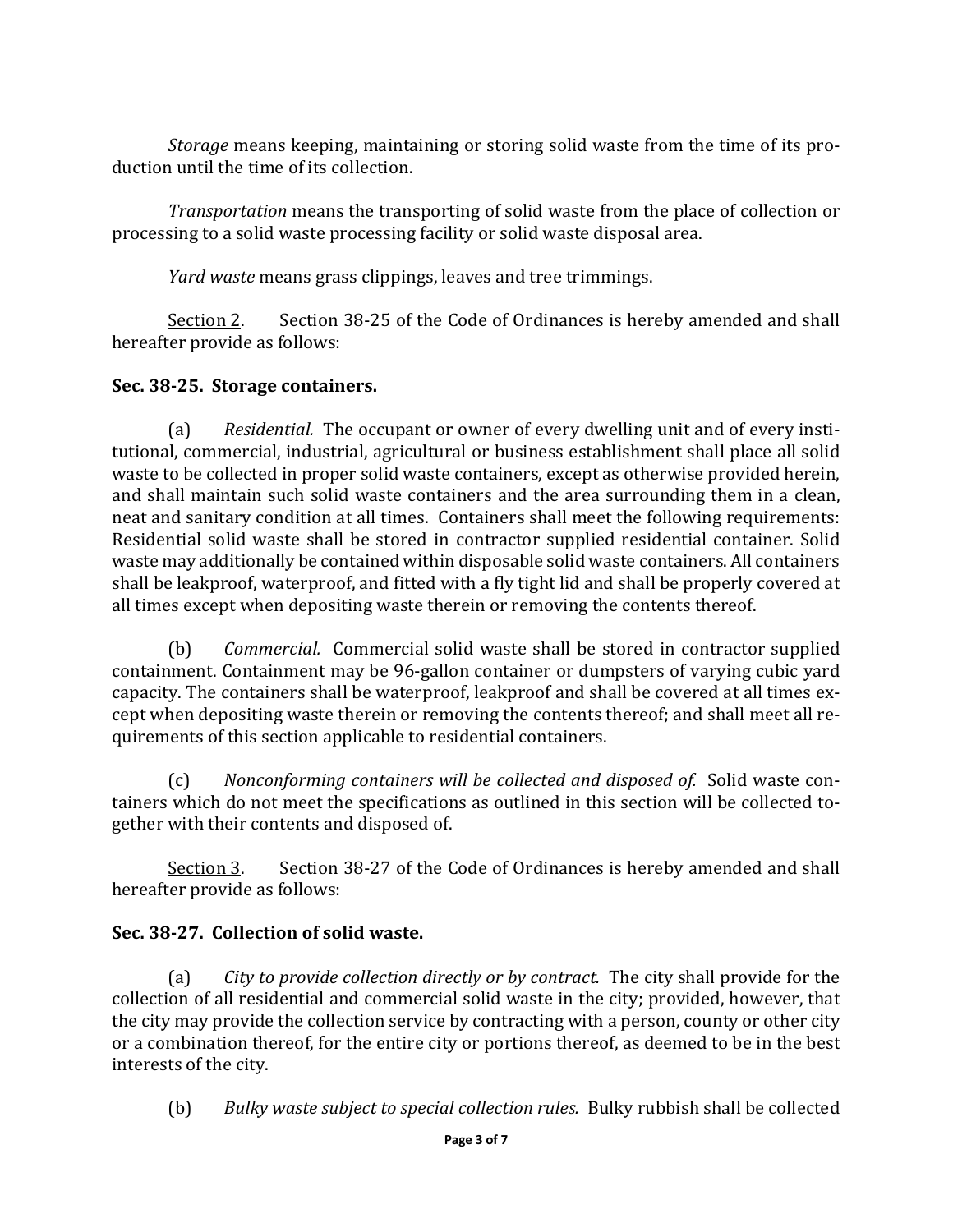at least once annually in the spring. Leaf and rakings shall also be collected at least once annually in the fall. The day and date shall be as established and announced by the board. The board shall establish the procedure for collecting bulky rubbish and leaf and rakings. These two annual pickups shall be made at no additional charge to city residences.

(c) *Time for placement of waste for collection.* Approved solid waste containers shall be placed at the designated collection point for collection not earlier than on the regularly scheduled collection day.

(d) *Collection frequency.* All residential solid waste, other than bulky rubbish, shall be collected once weekly. All commercial solid waste shall be collected at least once weekly, and shall be collected at such lesser intervals as may be requested by the commercial establishment.

(e) Storage of waste containers. Residential solid waste containers shall be stored upon the residential premises. Commercial solid waste containers shall be stored upon private property unless the owner shall have been granted written permission from the city to use public property for such purposes. The storage site shall be well drained and fully accessible to collection equipment, public health personnel and fire inspection personnel.

(f) Entry onto private property for waste collection. Commercial solid waste may be removed from within commercial establishments upon written request of the owner and approval by the board. Solid waste collectors shall not enter dwelling units or other residential buildings for the purpose of collecting residential solid waste. Solid waste collectors, employed by the city or a solid waste collection agency operating under contract with the city, are hereby authorized to enter upon private property for the purpose of collecting solid waste therefrom as required by this article.

(g) Responsibility of collectors employed by city to collect and transport; spillage. Solid waste collectors, employed by the city or a solid waste collection agency operating under contract with the city, shall be responsible for the collection of solid waste from the designated pickup location to the transportation vehicle, provided the solid waste was stored in compliance with the provisions set forth in this article. Any spillage or blowing litter caused as a result of the duties of the solid waste collector shall be collected and placed in the transportation vehicle by the solid waste collector.

# (h) *Residential container limits.*

 $(1)$  Residential occupants are limited to the collection of a maximum of one residential container per regular collection date. Additional collection container maybe arranged with collection contractor. If a holiday occurs, or falls, on weekdays on which the employees are not working, then the collection ordinarily made on that day shall be made on the next succeeding day. If Inclement weather prevents collection, collection will be delayed one day if one day is missed. In the event two or more days are missed pickup will resume on the next regular day.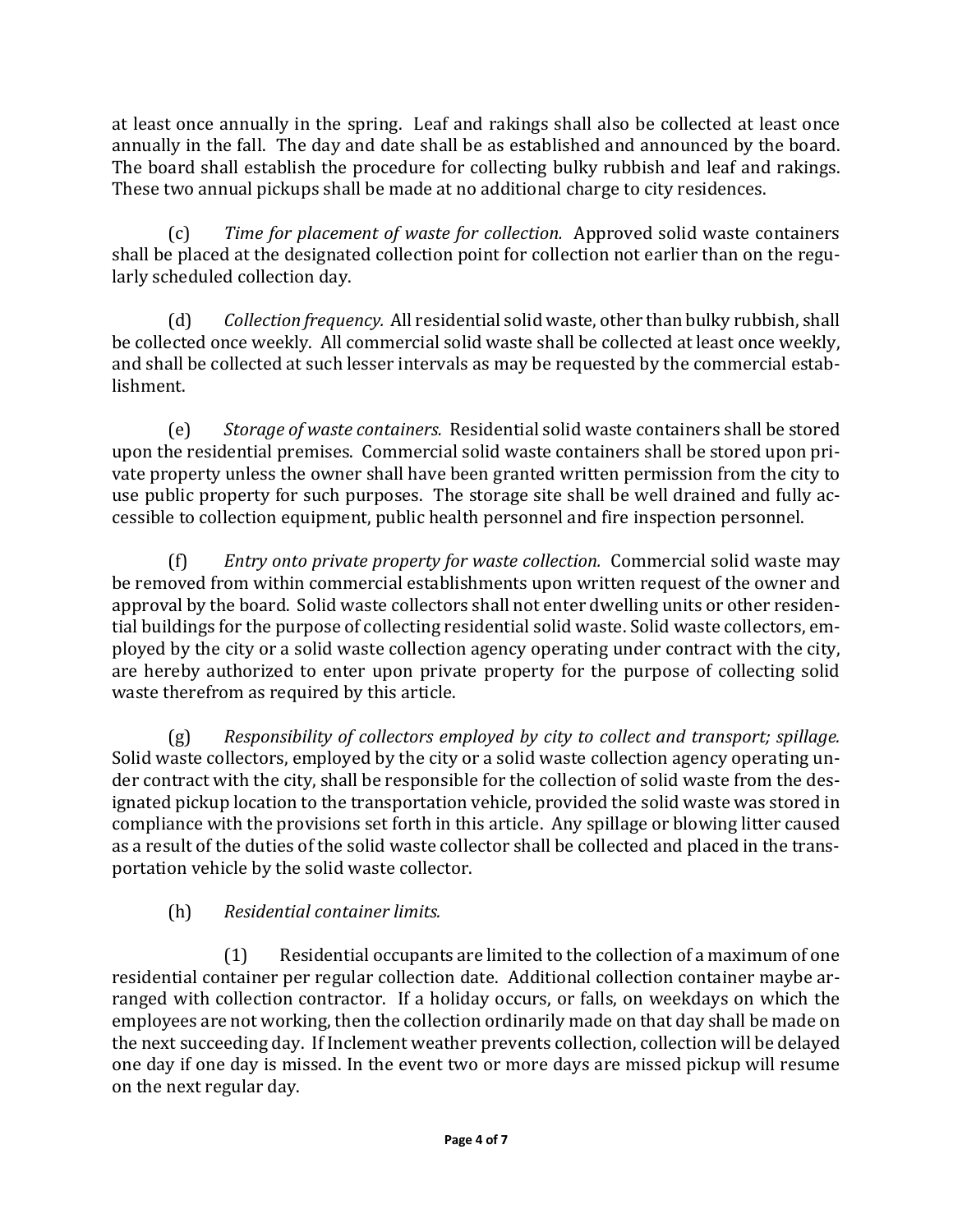(2) Any such containers placed for collection in excess of the maximum limits herein established are deemed to be additional items and will not be collected unless collection of same is arranged as provided in subsection (i) herein.

(3) Any solid waste not contained within disposable solid waste containers will not be collected.

(i) Bulky Item Collection: Contractor shall furnish at no charge to the City, one  $(1)$ bulky item per week residential curb side pickup. Residents must contact contractor's customer service to schedule the bulky item pickup for each occurrence. The City of Lamar will not arrange or schedule bulky item pickups.

(j) *Sharp items* (e.g., hypodermic needles, syringes with needles, etc.) shall be placed inside a puncture resistant container which shall be secured such that the sharp item(s) therein do not endanger or pose any risk to solid waste collectors. If plastic bottles, such as detergent bottles or bleach bottles or similar items, are used to secure sharp items, the same shall be secured by tightly fastening the lid thereto and sealing the same with duct tape or substantially similar heavy-duty tape.

(k) Return containers to residence after collection. Within twelve (12) hours after collection of residential solid waste, residential occupants shall retrieve their solid waste containers and any uncollected items and return the same to their dwelling unit.

Section 4. Section 38-28 of the Code of Ordinances is hereby amended and shall hereafter provide as follows:

## **Sec. 38-28. Transportation of solid waste.**

(a) Vehicle and equipment standards. All transportation vehicles shall be maintained in a safe, clean and sanitary condition, and shall be so constructed, maintained and operated as to prevent spillage of solid waste therefrom. All vehicles to be used for transportation of solid waste shall be constructed with watertight bodies and with covers which shall be an integral part of the vehicle or shall be a separate cover of suitable material with fasteners designed to secure all sides of the cover to the vehicle and shall be secured whenever the vehicle is transporting solid waste, or, as an alternate, the entire bodies thereof shall be enclosed, with only loading hoppers exposed. No solid waste shall be transported in the loading hoppers.

(b) Transport of earth, concrete and rock to and from construction sites. Permits shall not be required for the removal, hauling or disposal of earth, concrete and rock material from grading or excavation activities; however, all such material shall be conveyed in tight vehicles, trucks or receptacles, so constructed and maintained that none of the material being transported shall spill upon the public rights-of-way.

(c) *Transport of demolition and construction wastes.* Demolition and construction wastes shall be transported to a proper disposal area as required by this article. A permit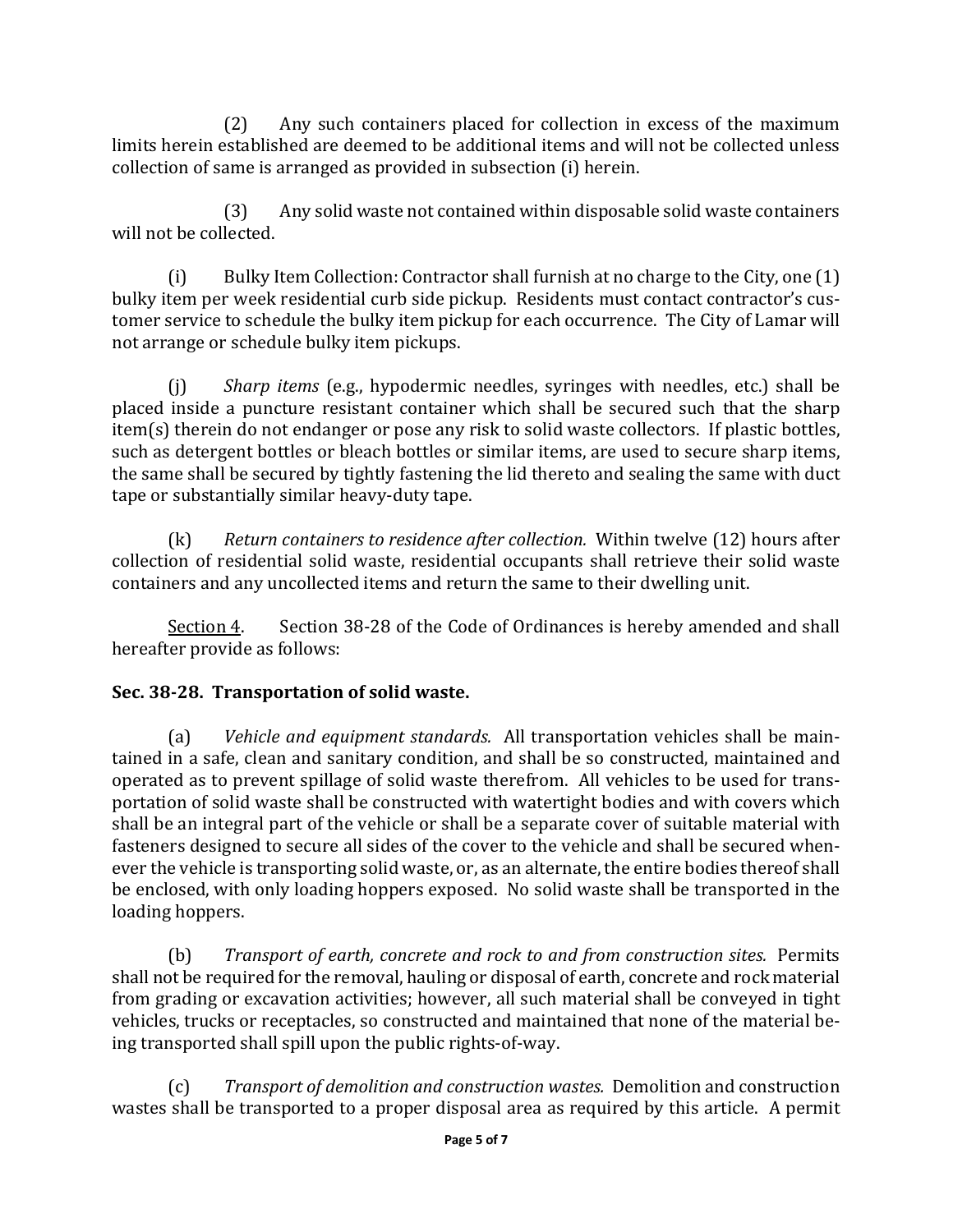shall not be required for the hauling of demolition and construction waste; however, all such material shall be conveyed in vehicles, trucks or receptacles, so constructed and maintained so that none of the material being transported shall spill upon the public rights-of-way.

 $Section 5.$  Section 38-33 of the Code of Ordinances is hereby amended and shall hereafter provide as follows:

#### **Sec. 38-33. Service charges.**

(a) The sanitation department of the city or authorized contractor shall furnish collection of trash and garbage on regular dates from all customers within the city and the city shall charge the following rates:

(1) Residential. The minimum basic rate per month for once-a-week pickup by the sanitation department of the city or authorized contractor shall be as provided in the city fee schedule. A residence shall be deemed to be any house or apartment where an electric service meter is connected. The sanitation department or authorized contractor shall designate at each residence a pickup point where trash and garbage will be picked up by the employees of the department. It shall be the duty of each person to place his trash at the designated spot or within 25 feet thereof. The monthly charge for collection of trash and garbage shall be added to the utility bill for each customer. Upon failure of any resident to pay the service charge for such collection, the city shall be authorized to terminate electric water and water services to such residence.

(2) *Commercial.*

a. The minimum basic rate per month for once-a-week pickup shall be as provided in the city fee schedule. The regulations in subsection  $(a)(1)$  of this section will also apply to commercial customers. Additional charges for a dumpster type sanitation container will be as provided in the fee schedule.

b. Additional charges may be required for special size loads or special considerations. 

(3) Nonresidential collection. The sanitation department or authorized contractor shall be authorized to service out-of-town residences. The minimum basic rate per month for once-a-week pickup shall be as provided in the city fee schedule. Commercial outof-town customers shall be charged As provided in the city fee schedule.

- (4) *Residential use of landfill.*
	- a. Commercial solid waste fees are provided in the city fee sched-

ule. 

b. Residential solid waste, transported with cars or trucks have no charge. City residents must show proof of residence if requested.